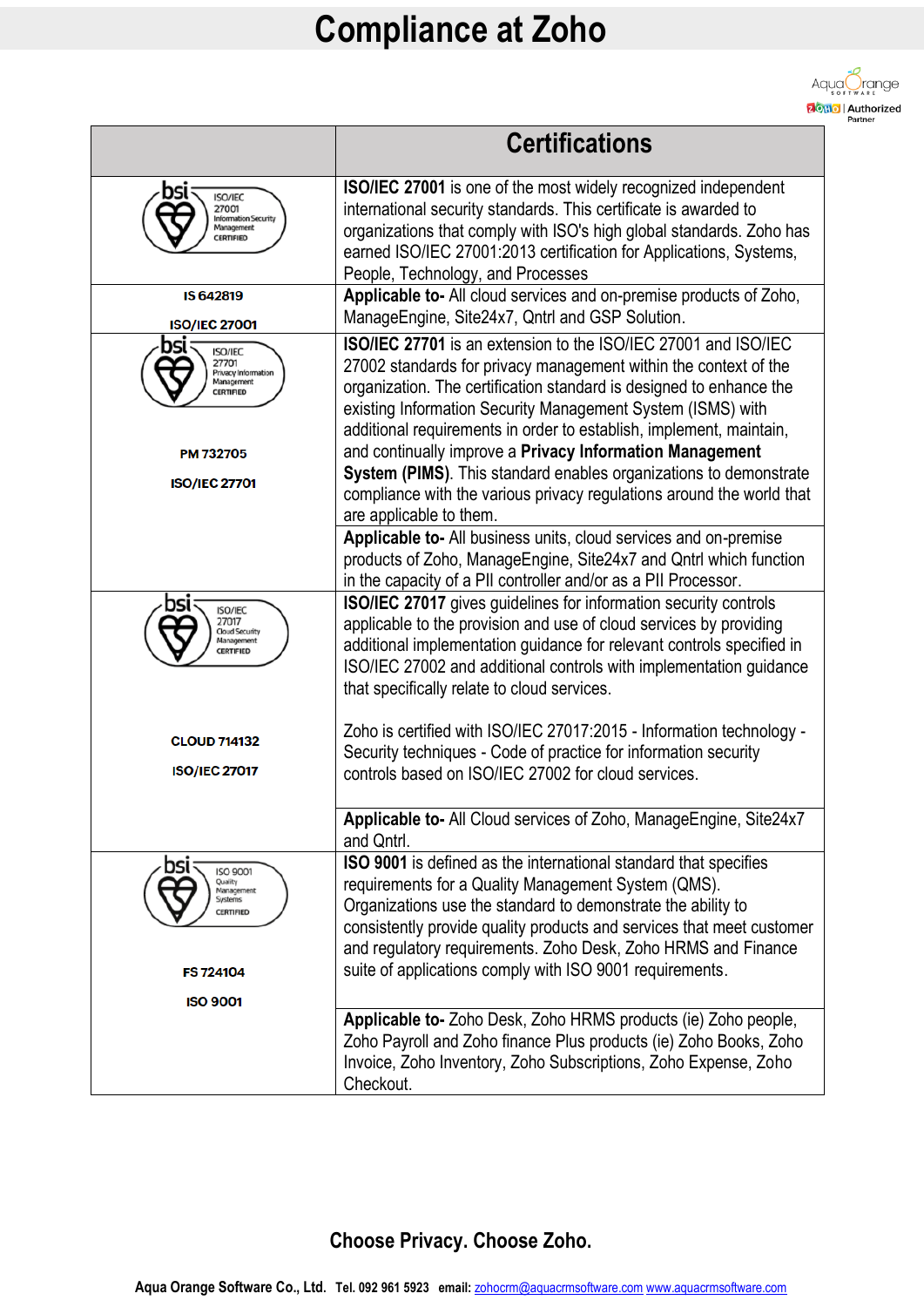

| <b>Intertek</b><br><b>ISO/IEC 20000</b>    | ISO/IEC 20000 is the leading international IT Service Management<br>System (SMS) standard, with the objective to ensure the quality of<br>the IT services. It specifies requirements for an organization to<br>establish, implement, maintain and continually improve a service<br>management system and it supports the management of the service<br>lifecycle, including the planning, design, transition, delivery and<br>improvement of services to meet the service requirements and deliver<br>value.                                                                              |
|--------------------------------------------|------------------------------------------------------------------------------------------------------------------------------------------------------------------------------------------------------------------------------------------------------------------------------------------------------------------------------------------------------------------------------------------------------------------------------------------------------------------------------------------------------------------------------------------------------------------------------------------|
|                                            | Applicable to- Network Operations Center (NOC) and Data Center<br>(DC) Operations of Zoho Corporation.                                                                                                                                                                                                                                                                                                                                                                                                                                                                                   |
| <b>AICPA</b><br><b>SOC</b>                 | Zoho is SOC 2 Type II compliant. SOC 2 is an evaluation of the<br>design and operating effectiveness of controls that meet the AICPA's<br>Trust Services Principles criteria.                                                                                                                                                                                                                                                                                                                                                                                                            |
| SOC <sub>2</sub>                           | Applicable to-All cloud services and on-premise products of Zoho,<br>ManageEngine, Site24x7, Qntrl and GSP Solution.                                                                                                                                                                                                                                                                                                                                                                                                                                                                     |
| <b>IIPAA</b><br>SOC 2 + HIPAA              | SOC 2 + HIPAA - An independent third-party audit firm has examined<br>the description of the system related to Application Development,<br>Production Support and the related General Information Technology<br>Controls for the services provided to customers, from Zoho offshore<br>development center, based on Security, Privacy and breach<br>requirements set forth in the Health Insurance Portability and<br>Accountability Act ("HIPAA") Administrative Simplification. The<br>responsibility of Zoho is limited to the extent it acts as a 'Business'<br>Associate'.          |
|                                            | Applicable to- Zoho CRM, Zoho Desk, Zoho Mail, Zoho Creator,<br>Zoho Projects, Zoho Work drive (including Zoho Writer, Zoho Sheet,<br>Zoho Show), Zoho Sign, Zoho People, Zoho Books, Zoho Invoice,<br>Zoho Inventory, Zoho Subscriptions, Zoho Expense, Zoho Checkout,<br>Zoho Payroll, ManageEngine Desktop Central and ManageEngine<br>ServiceDesk Plus Cloud.                                                                                                                                                                                                                        |
| ء SEL ا<br><b>CSA STAR Self-Assessment</b> | The Cloud Security Alliance is a non-profit organization formed to<br>define and raise awareness of best practices to help ensure a secure<br>cloud computing environment and to help potential cloud customers<br>make informed decisions when transitioning their IT operations to the<br>cloud. The Consensus Assessments Initiative Questionnaire(CAIQ) is<br>submitted by the cloud providers to document compliance with the<br>Cloud Controls Matrix (CCM) and helps cloud service customers to<br>assess the security capabilities and practices of a cloud service<br>provider. |
|                                            | Zoho has done a Self-Assessment for the cloud services. Download<br>the CSA STAR Self-Assessment from CSA STAR Registry for Zoho<br><b>Corporation Pvt Ltd</b>                                                                                                                                                                                                                                                                                                                                                                                                                           |
|                                            | Applicable to- All Cloud services of Zoho, Manage Engine, Site 24x7<br>and Qntrl.                                                                                                                                                                                                                                                                                                                                                                                                                                                                                                        |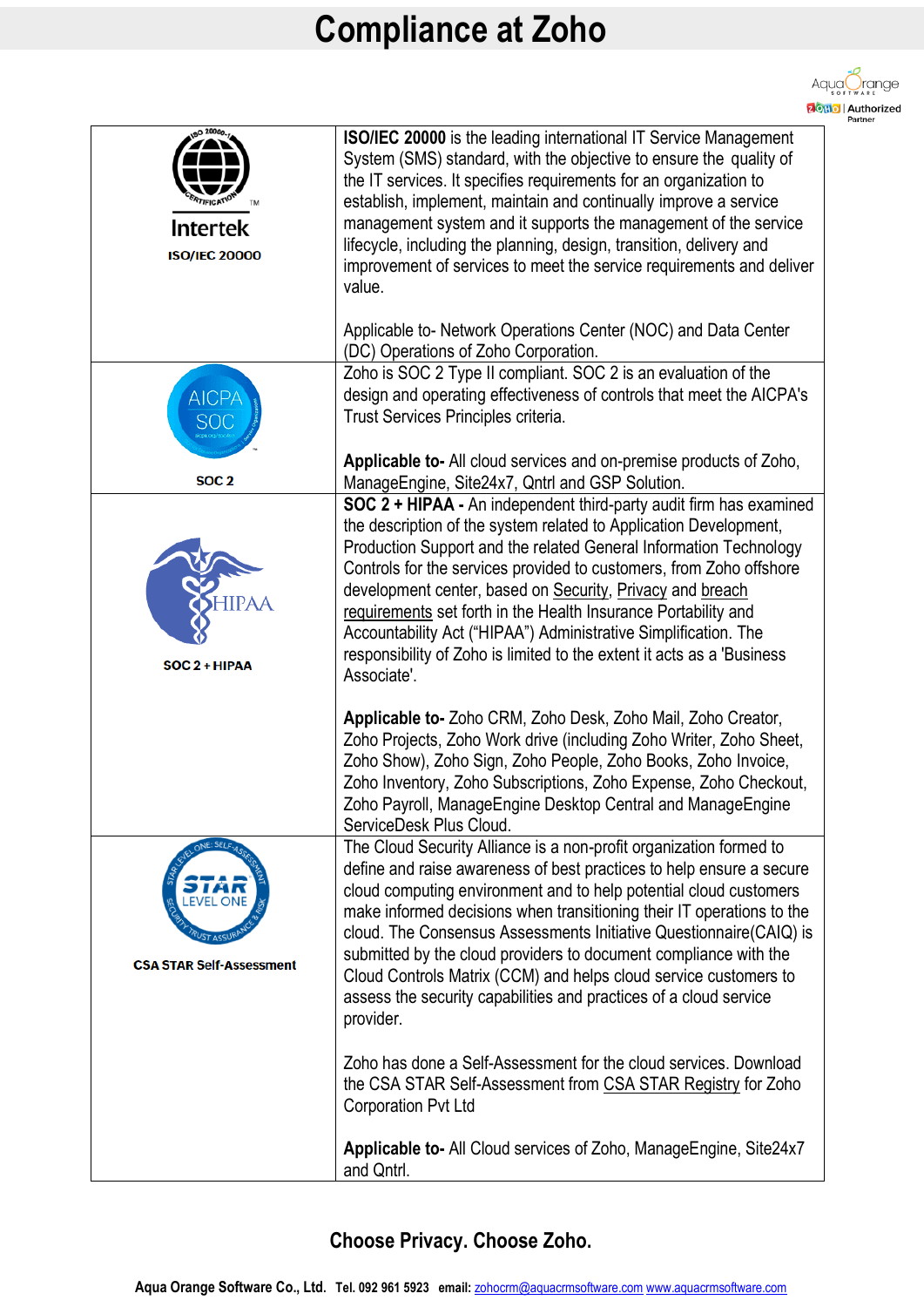

| PCI                                                 | Payment card industry (PCI) compliance refers to the technical and<br>operational standards that businesses must follow to ensure that<br>credit card data provided by cardholders is protected. PCI compliance<br>is enforced by the PCI Standards Council, to ensure that all<br>businesses that store, process or transmit credit card data<br>electronically do so in a secure manner that helps reduce the<br>likelihood that cardholders would have sensitive financial data stolen.<br>Zoho, being PCI compliant, consistently adheres to a set of guidelines<br>set forth by companies that issue credit cards. |
|-----------------------------------------------------|-------------------------------------------------------------------------------------------------------------------------------------------------------------------------------------------------------------------------------------------------------------------------------------------------------------------------------------------------------------------------------------------------------------------------------------------------------------------------------------------------------------------------------------------------------------------------------------------------------------------------|
|                                                     | Applicable to- All the Zoho finance Plus products (i.e.) Zoho Books,<br>Zoho Invoice, Zoho Inventory, Zoho Subscriptions, Zoho Expense,<br>Zoho Checkout and Zoho Commerce<br>GDPR is a pan-European regulation that requires businesses to<br>protect the personal data and privacy of EU citizens for processing of<br>their personal data.                                                                                                                                                                                                                                                                           |
| <b>GDPR</b>                                         | Zoho has always demonstrated its commitment to its user's data<br>privacy by consistently exceeding industry standards. Zoho welcomes<br>GDPR as a strengthening force of the privacy-consciousness that<br>already exists in it.<br>Zoho's offerings have privacy features that comply to GDPR, and                                                                                                                                                                                                                                                                                                                    |
|                                                     | Soho's processing of its customer's data adheres to the data<br>protection principles of the GDPR. To know more about how Zoho<br>complies with GDPR, click here.                                                                                                                                                                                                                                                                                                                                                                                                                                                       |
|                                                     | CCPA is a data privacy law specific to the processing of personal<br>information of California residents that requires businesses to protect<br>their personal information and provides privacy.                                                                                                                                                                                                                                                                                                                                                                                                                        |
| <b>CCPA</b>                                         | Zoho has always demonstrated its commitment to its user's data<br>privacy by consistently exceeding industry standards. Zoho welcomes<br>CCPA as a strengthening force of the privacy-consciousness that<br>already exists in it.                                                                                                                                                                                                                                                                                                                                                                                       |
|                                                     | Zoho's offerings have privacy features that enable it's users to comply<br>with the CCPA, and Soho's processing of its Californian customer's<br>data adheres to requirements of the CCPA. To know more about<br>this, click here.                                                                                                                                                                                                                                                                                                                                                                                      |
| <b>PRIVACY FEEDBACK</b><br><b>Powered by TRUSTe</b> | TRUSTe Review Zoho's privacy policy, platform, website, and<br>support portal have been reviewed by TRUSTe for compliance with<br>their program requirements.                                                                                                                                                                                                                                                                                                                                                                                                                                                           |
| <b>TRUSTe</b>                                       | Zoho Corporation is certified to be compliant with the SWISS-U.S.<br>PRIVACY SHIELD FRAMEWORK                                                                                                                                                                                                                                                                                                                                                                                                                                                                                                                           |